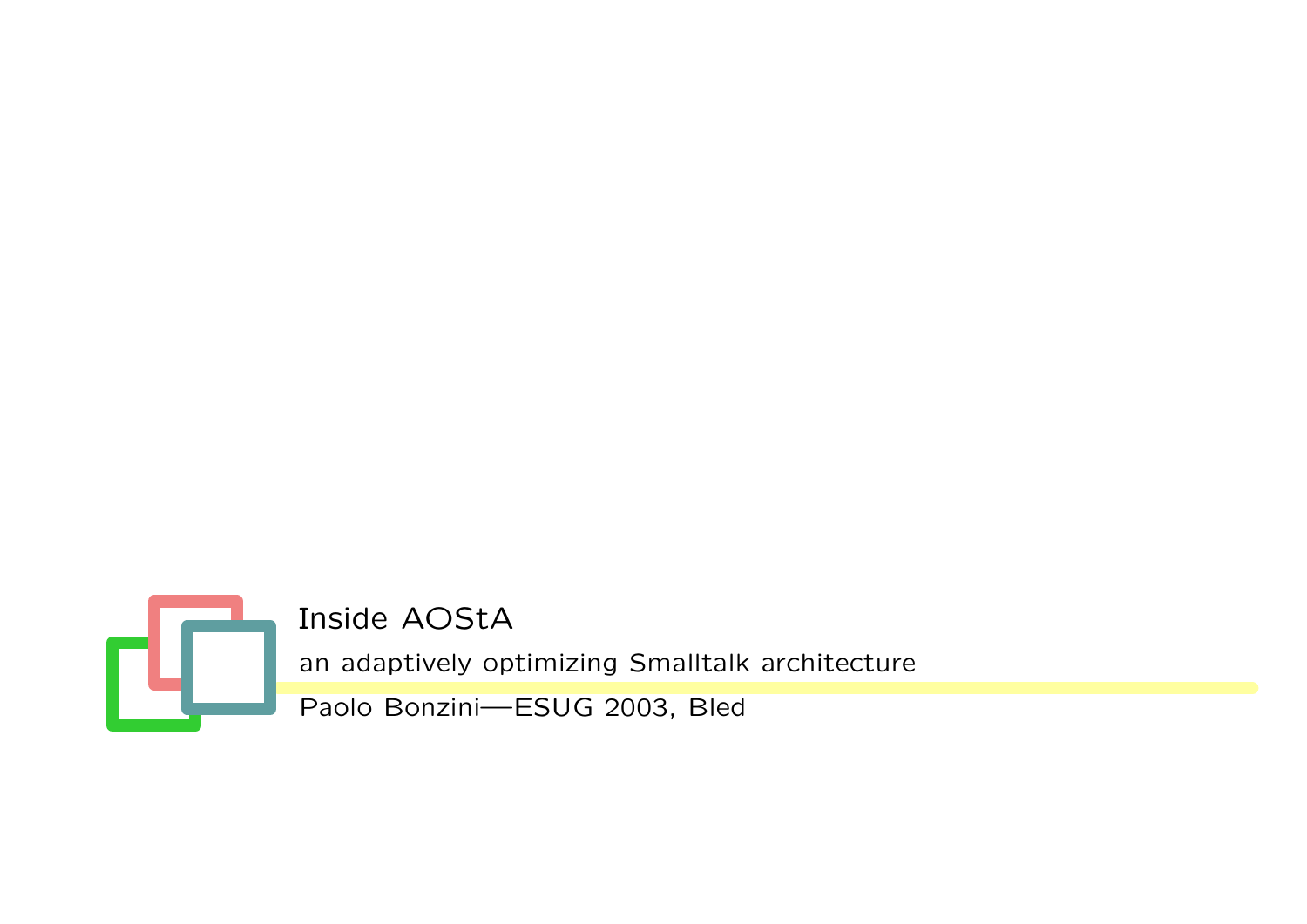

AOStA is an experimental project hoping to implement Self 's optimization techniques in a Smalltalk virtual machine.

There are some similarities and some differences:

- √ AOStA does use profiled execution to identify optimization techniques in a Smalltalk virtual machine.
- √ AOStA will use dynamic deoptimization to allow source-level debugging of optimized code.
- $x$  AOStA's optimizer is written in Smalltalk.
- $x$  AOStA compiles to optimized bytecode instead of native code.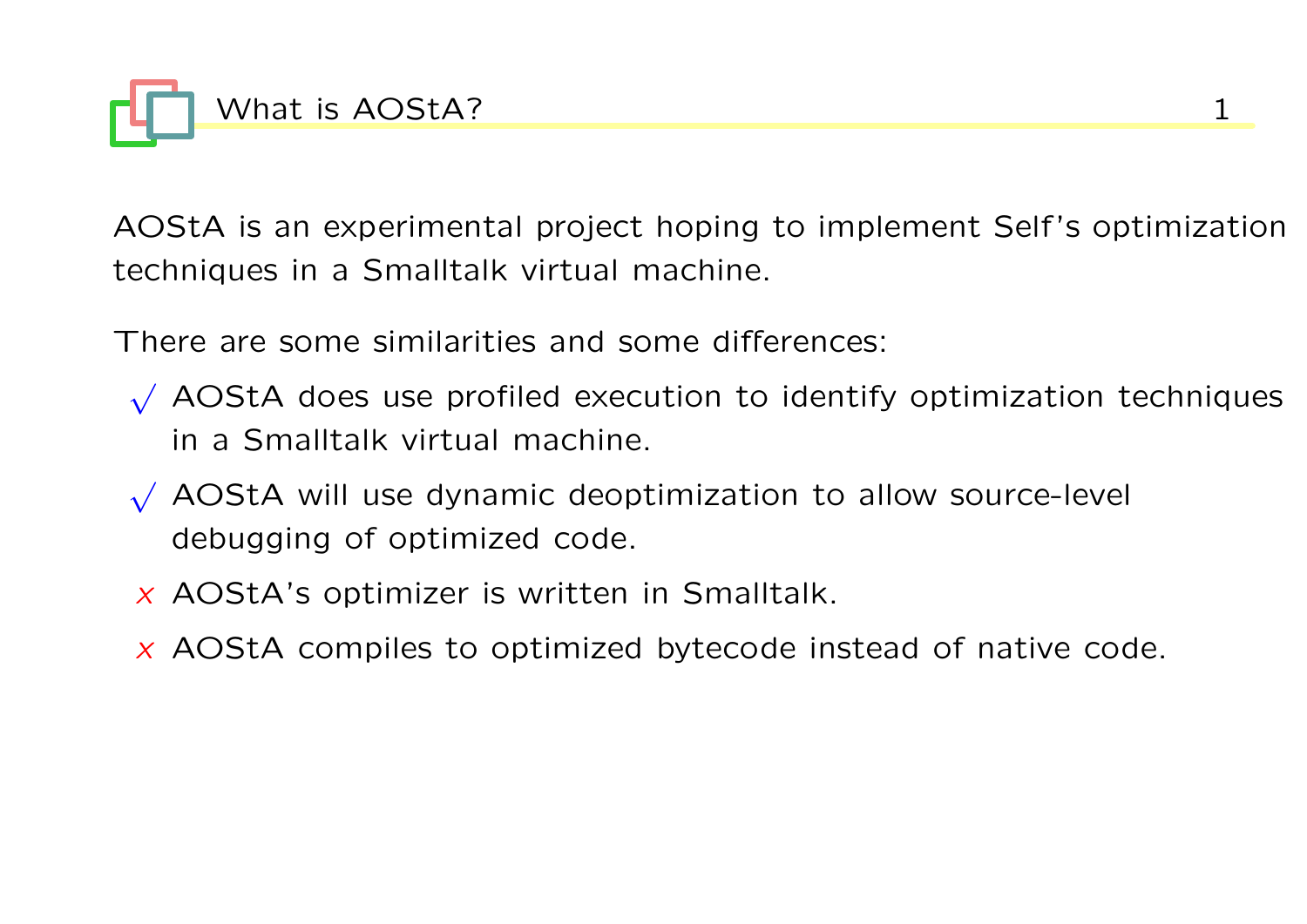

An AOStA enabled VM has two areas for JIT-compiled methods.

- √ The optimized area works as usual
- √ In the unoptimized area methods have a countdown for each send and backward branch
	- $\triangleright$  When the counter trips, the optimizer is called back by the VM!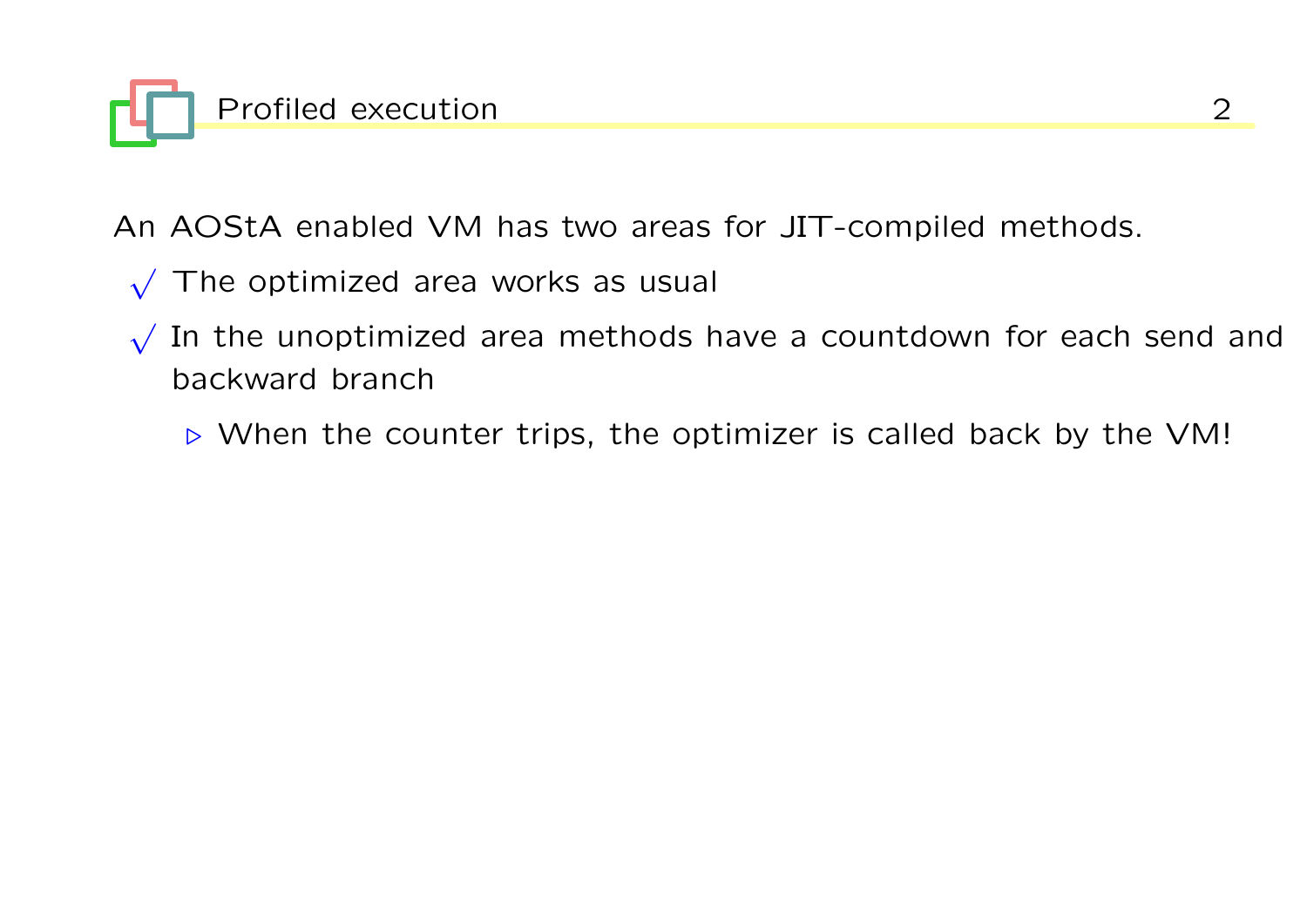

An AOStA enabled VM has Polymorphic Inline Caches and allows Smalltalk code to read them.

- √ PICs are a natural way to find information about the types of the receivers.
- $\sqrt{\ }$  Many virtual machines already implement them!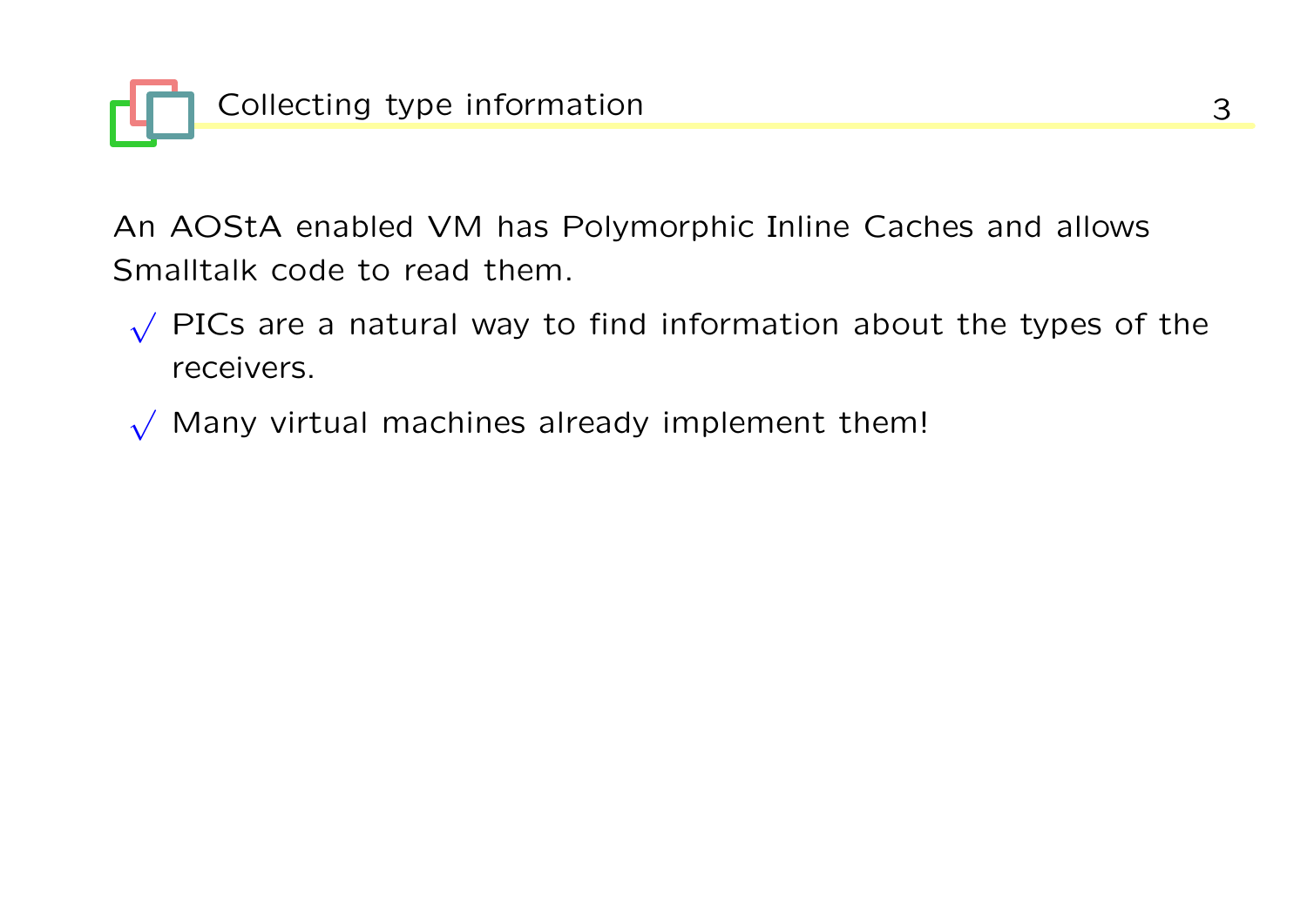The optimizer's objectives and the state of the state of the state of the state of the state of the state of the state of the state of the state of the state of the state of the state of the state of the state of the state

The optimizer can:

- $\sqrt{ }$  Will do some type inferencing based on the known types of the primitives' answers
- √ Inline methods whose receiver class is constant, or replace them with constant-class sends.
- √ Duplicate different parts of the methods to specialize for the receiver classes contained in the PIC.
- √ Use additional bytecodes to perform common primitive operations directly from the translated methods
	- $\triangleright$  SmallInteger operations
	- $\triangleright$  instantiation
	- $\triangleright$  accessing indexed instance variables, either with or without bounds-checking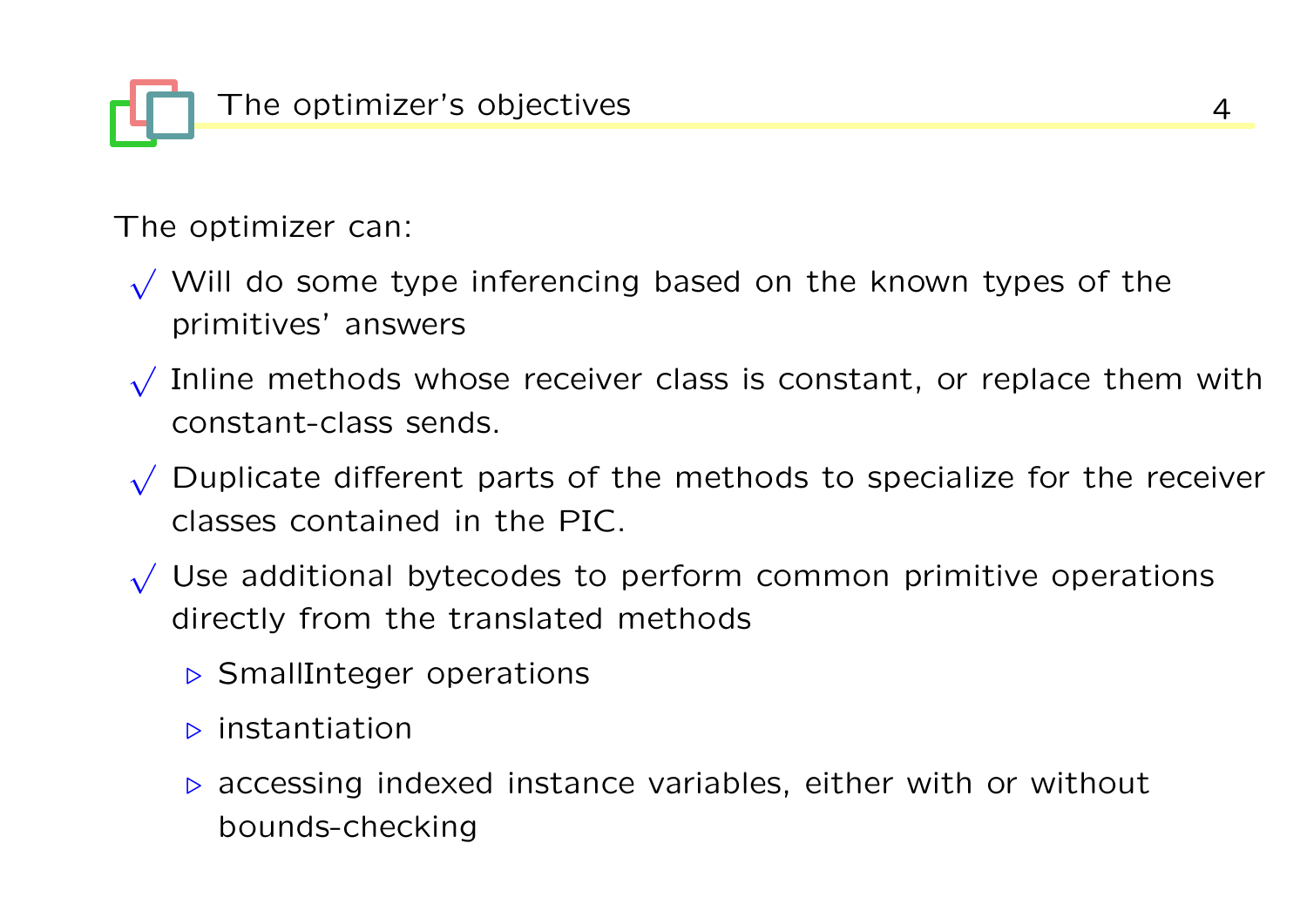

The optimizer reads and produces bytecode. As with other compiler projects, it is split into:

- √ a front-end (done). Converts bytecode to SSA form, stored as instances of SSANode.
- √ a middle-end (still very limited). Does the optimization tasks. Currently it can perform inlining, code duplication is the biggest thing that is lacking)
- √ a back-end (to be done) recreates bytecodes from SSA form. Responsible for converting some special selectors to the extended bytecodes.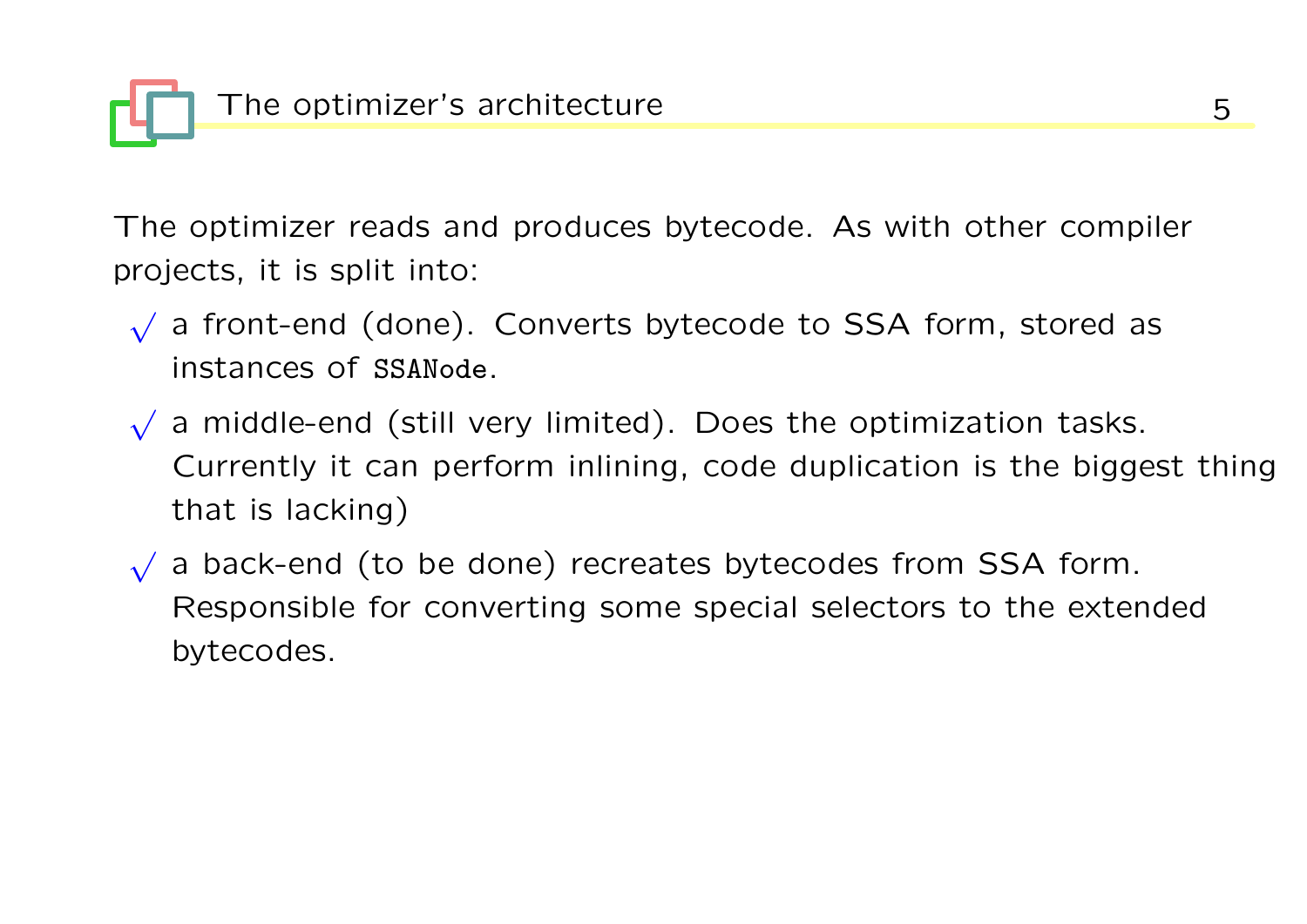The front-end: the SSANode hierarchy and the state of  $6$ 

Similar to the Smalltalk compiler's node hierarchy but more low-lovel (gotos instead of structured control flow).

First hierarchy level

SSANode

|           | StatementNode assignments, sends, branches       |
|-----------|--------------------------------------------------|
| ValueNode | intermediate values in a computation (variables, |
|           | message sends)                                   |

A ValueNode can be converted to a StatementNode with a decorator, the EffectNode.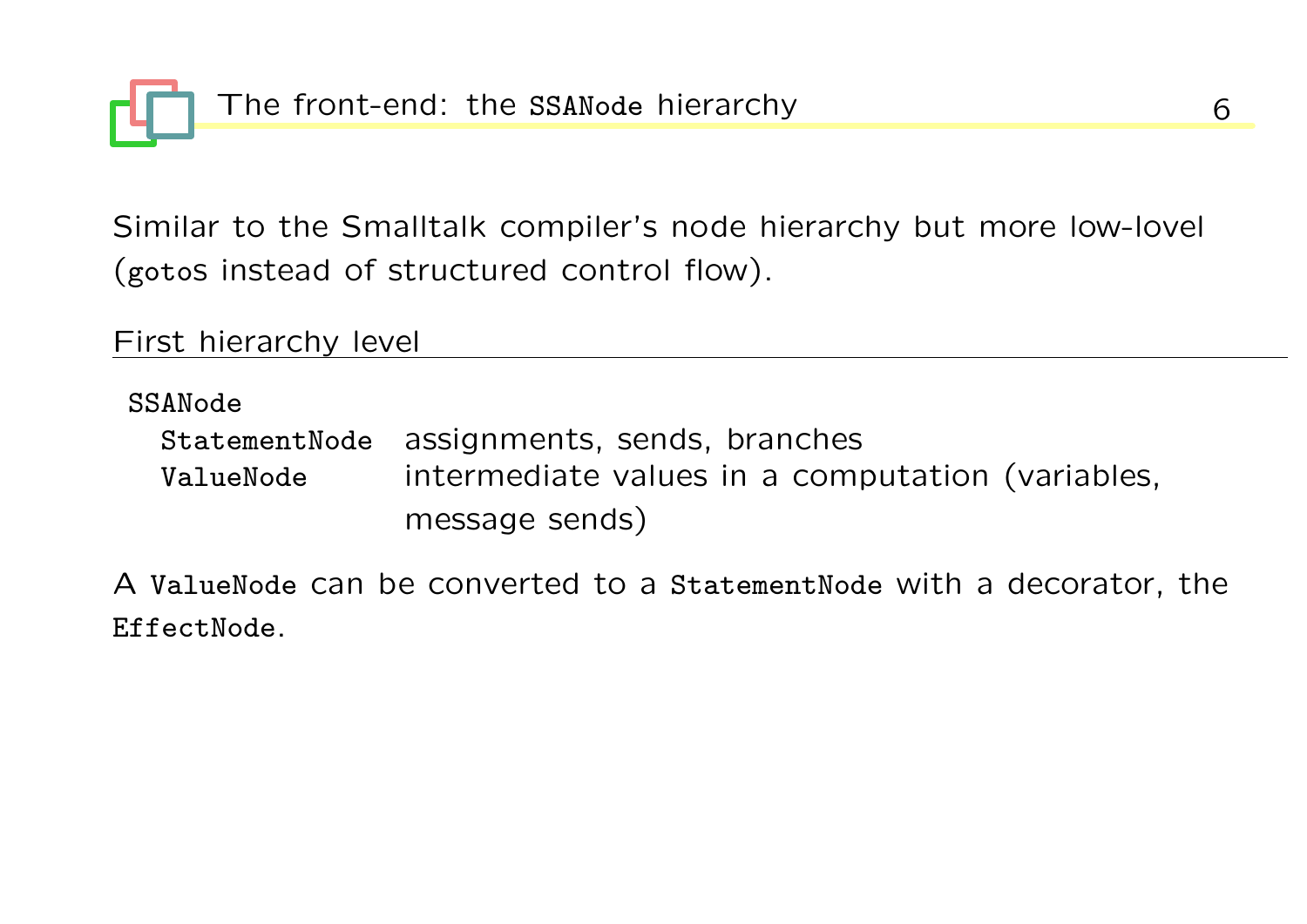# StatementNode

| StatementNode     |                                               |
|-------------------|-----------------------------------------------|
| BranchNode        | branch unconditionally to another basic block |
| ConditionalNode   | branch conditionally to another basic block   |
| EffectNode        | decorator for ValueNode                       |
| AssignmentNode    | also holds def-use chains                     |
| ReturnNode        | method returns                                |
| BlockReturnNode   | block returns                                 |
| SequenceNode      | groups instances of StatementNode             |
| BasicBlock        | fundamental unit for data-flow analyses       |
| SSASuperblockNode | used by inlining and code duplication         |
| SSAMethodNode     |                                               |
| VoidNode          | for dead-code elimination                     |
|                   |                                               |

A ConditionalNode also holds the profiling information from the virtual machine.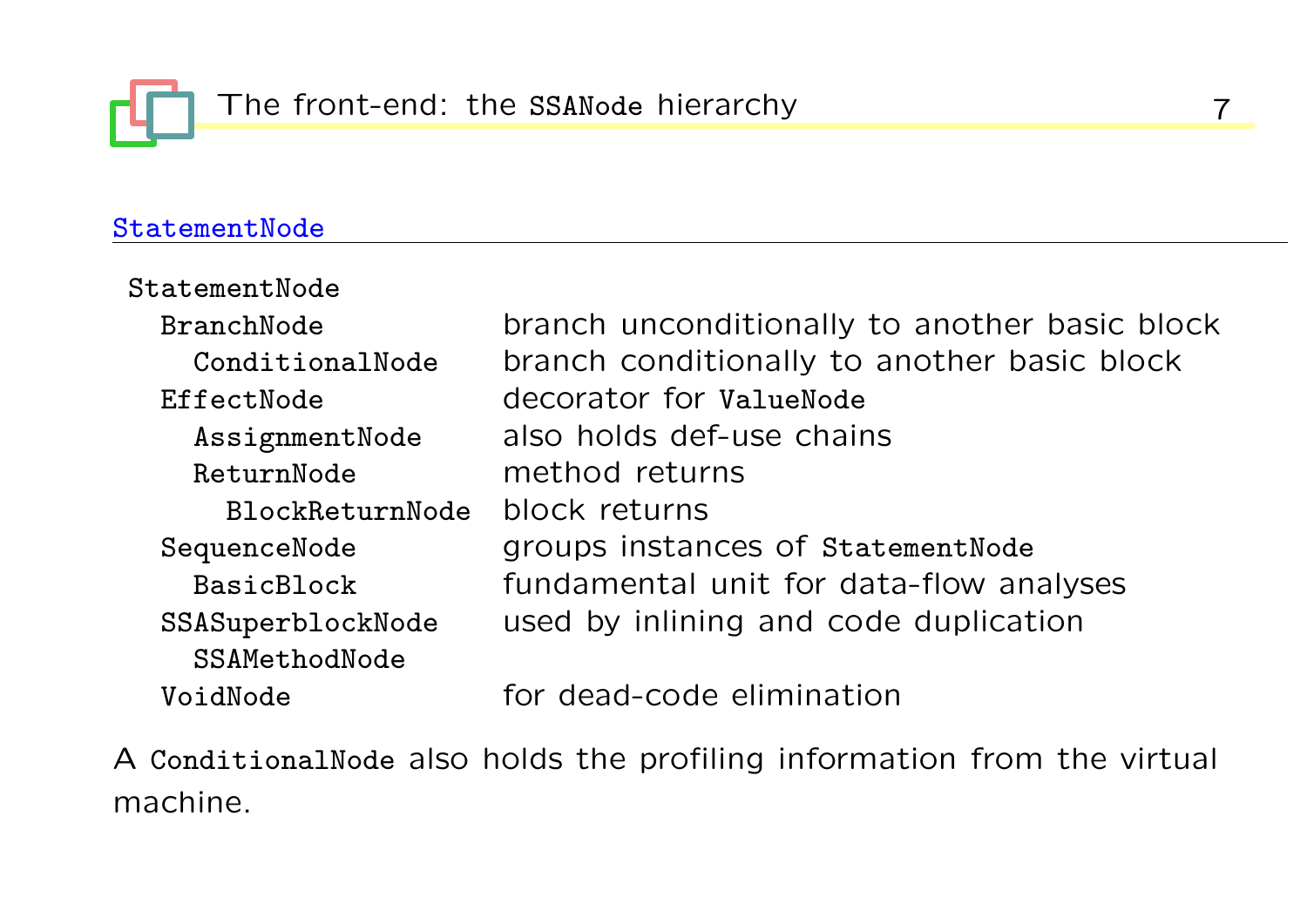

## ValueNode

| ValueNode       |                                              |
|-----------------|----------------------------------------------|
| ConstantNode    |                                              |
| KnownTypeNode   | decorator for the type inferencer            |
| MessageSendNode | message sends not considered by the inliner  |
| ReceiverNode    | self                                         |
| RestrictNode    | assigns type information to other nodes      |
| ThisContextNode | thisContext                                  |
| PhiFunctionNode | for SSA form                                 |
| PrimitiveNode   | holds the primitive's error code             |
| VariableNode    | another big class hierarchy, quite intuitive |

Instance of MessageSendNode also hold profiling information from the virtual machine.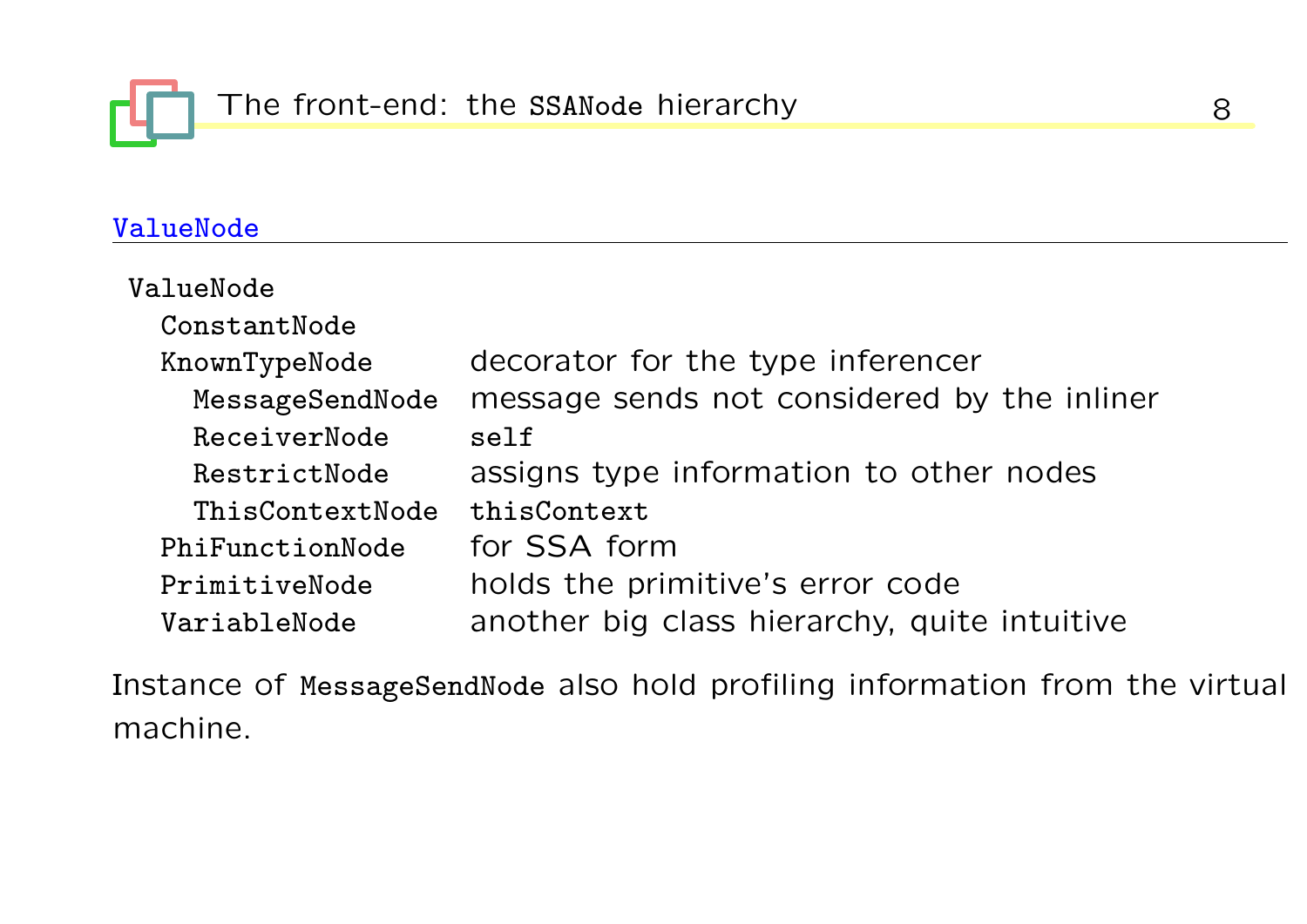The middle-end: using the SSANode hierarchy and the middle-end: using the SSANode hierarchy

Using the SSANode hierarchy is similar to using the Refactoring Browser's parse nodes. For example:

- √ both have methods to replace a node with another
- √ both heavily use visitors. In AOStA, an optimization pass is implemented with a subclass of SSANodeVisitor: the Optimizer class invokes many visitors in succession.

The next slides will present a simple constant-propagation pass.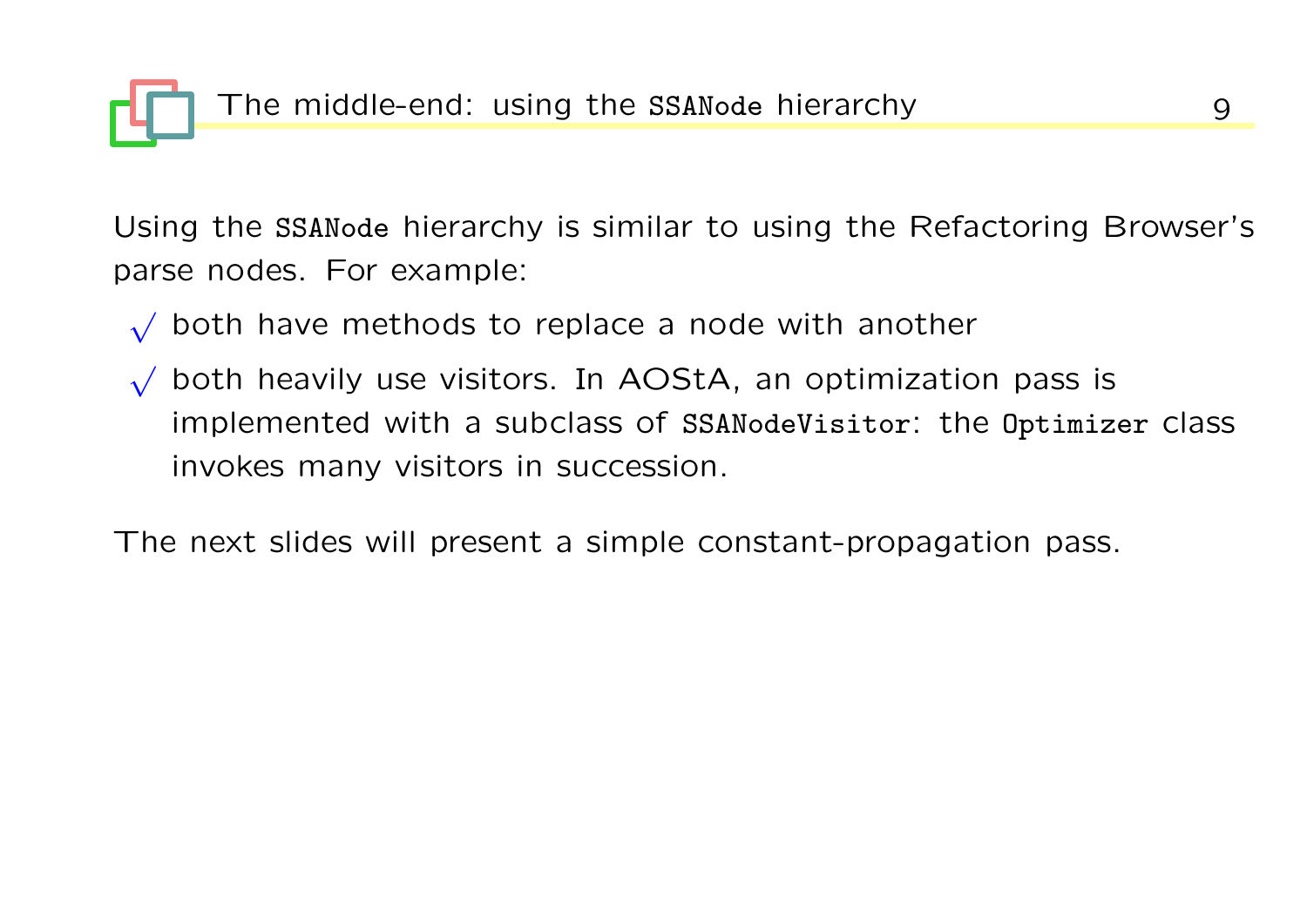There are a few predefined visitors which order the basic blocks in different orders. Picking the correct one can speed up the optimization very much.

The system computes dominance information (which basic blocks must execute before which) as part of converting into SSA, and this information is available to the visitors.

- √ visiting the dominator tree in breadth-first order
- √ visiting the dominator tree in depth-first order
- √ visiting basic blocks in no particular order (fast, useful for local analyses such as inlining)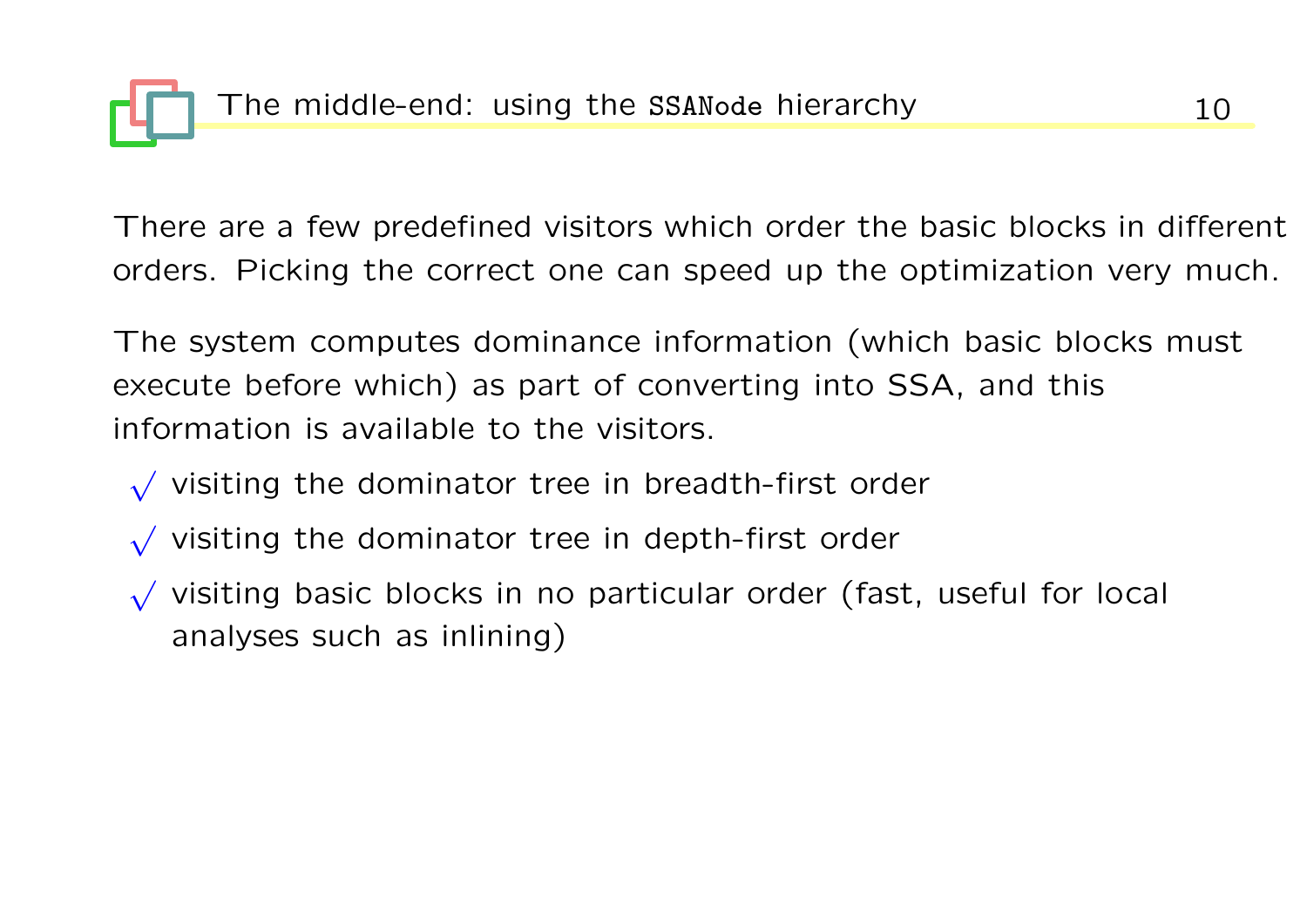This is one of the first passes that are run. In particular, it runs before dead-code elimination because it exposes dead assignments.

```
Kernel.AOStA defineClass: #ConstantPropagation
    superclass: #{Kernel.AOStA.SSABreadthFirstDominatorTreeVisitor}
    indexedType: #none
    private: false
    instanceVariableNames: 'knownConstants '
    classInstanceVariableNames: ''
    imports: ''
    category: 'AOStA'
```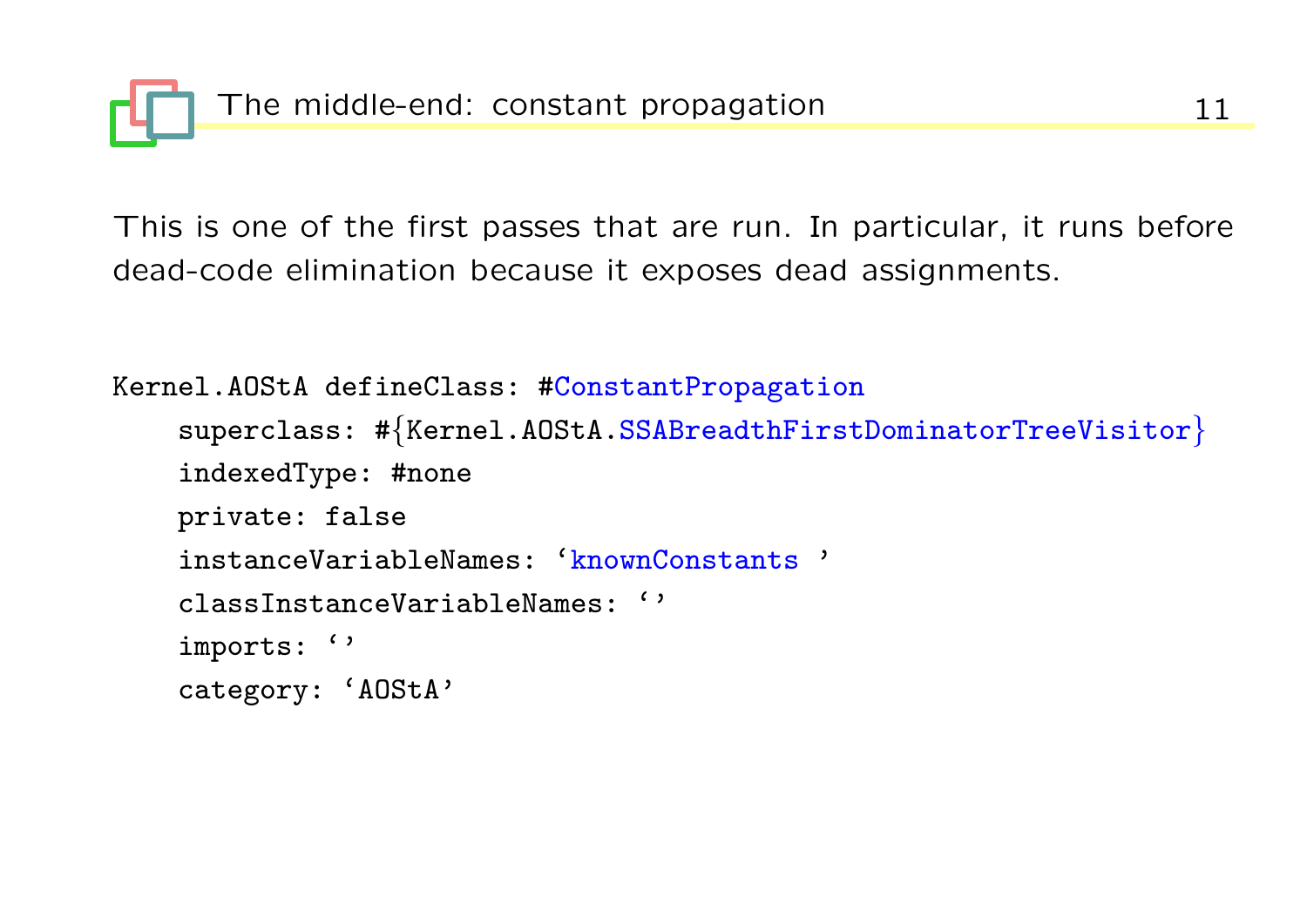

Let's start by initializing the knownConstants instance variable. It will map a constant temporary variable's TempNode to the corresponding ConstantNode.

#### initialize

super initialize. knownConstants := Dictionary new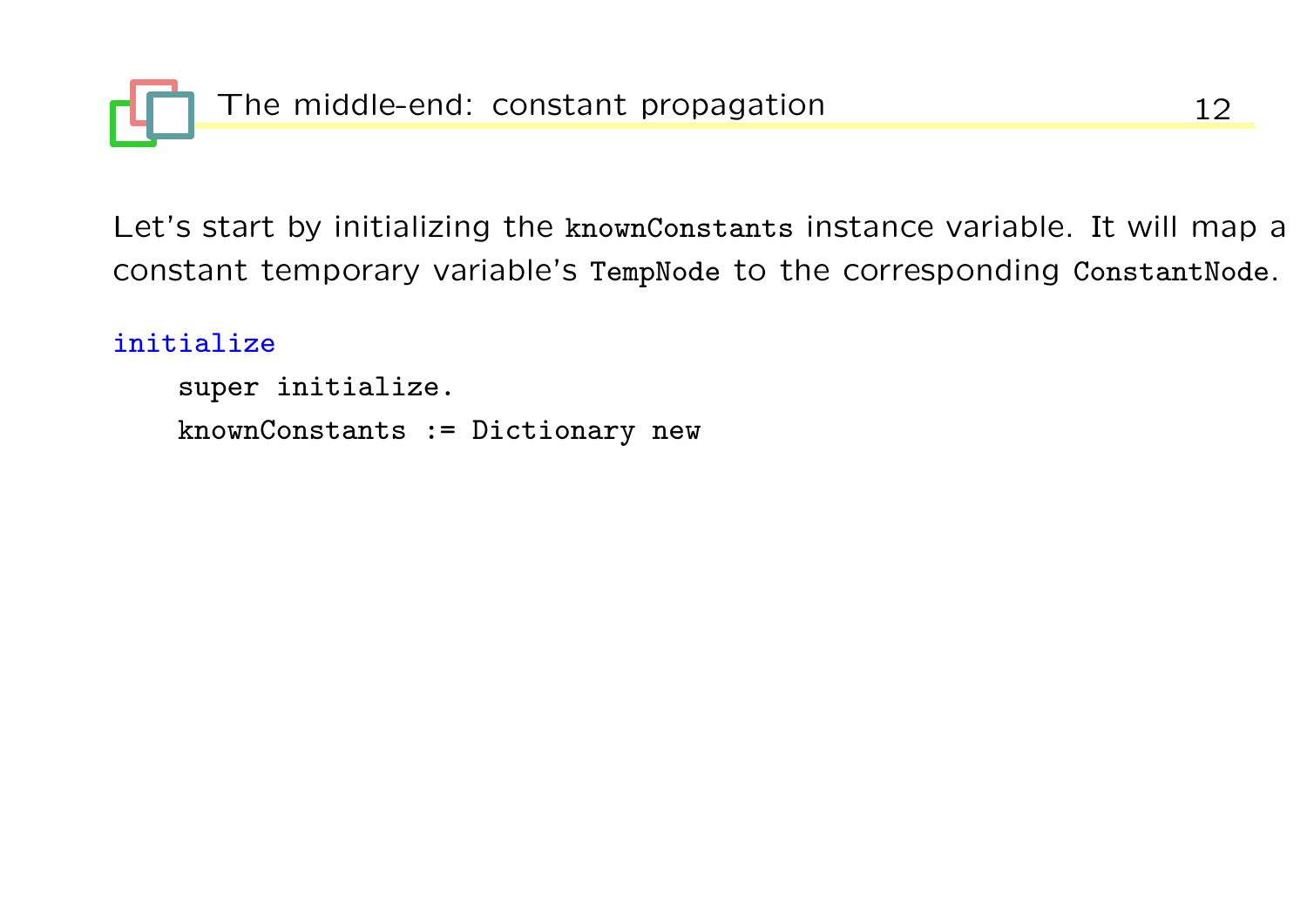

Then, whenever we find a TempNode with an entry in knownConstants, we can replace it with the ConstantNode.

visitTempNode: aNode

knownConstants at: aNode ifPresent: [ :constant | aNode replaceWith: constant ].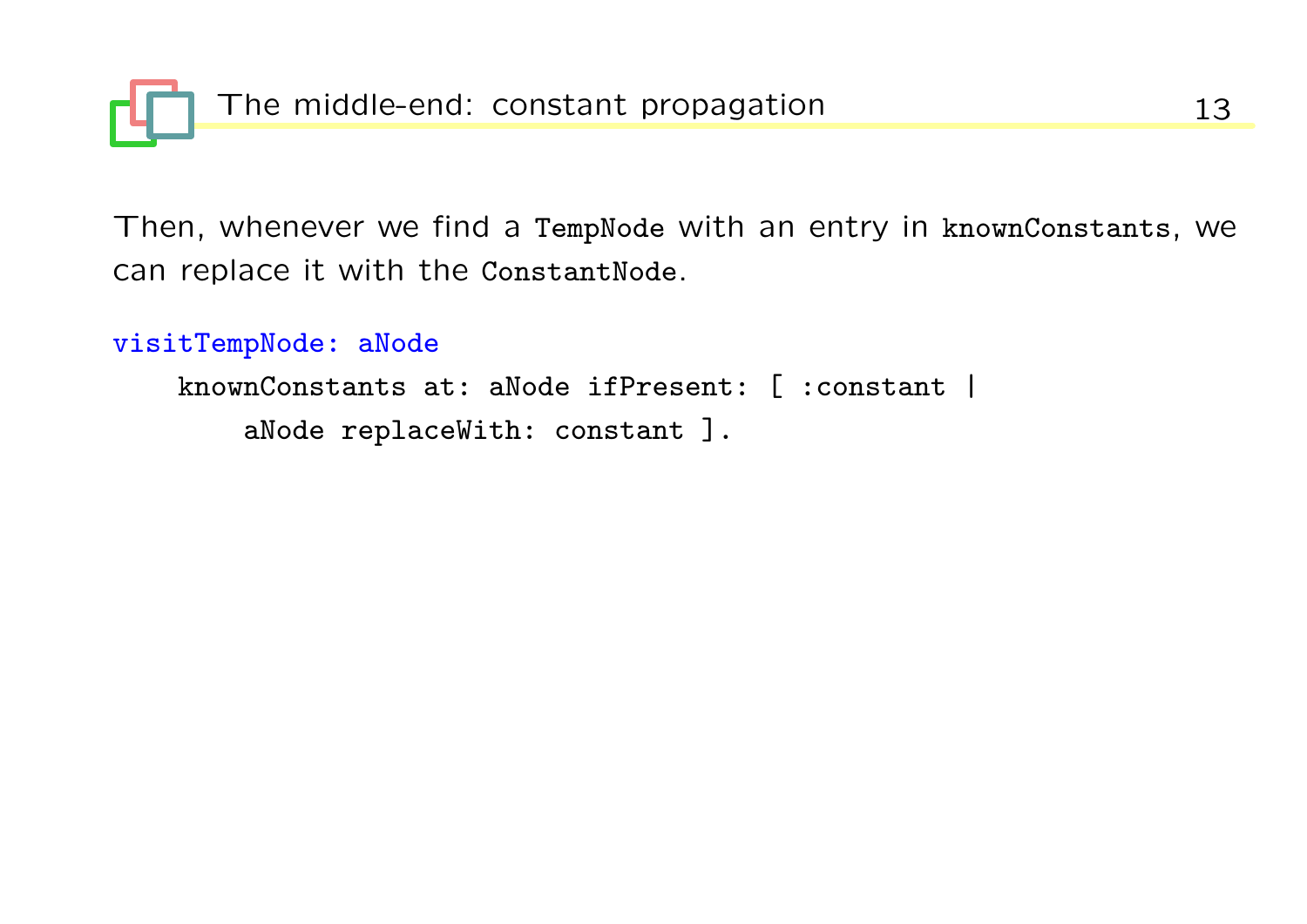The visitor method for AssignmentNode can optimize if the right-hand of the assignment is a ConstantNode; if it is a  $\phi$ -function, we can check if the operands of the  $\phi$ -function are all the same.

If the optimization succeeds, we propagate the constant into all the uses. Even if it does not, we recurse by calling the superclass implementation, in order to replace the temporaries in the right-hand.

```
visitAssignmentNode: aNode
    aNode isPhiFunctionAssignmentNode
        ifTrue: [
            self
                visitPhiFunctionNode: aNode value
                for: aNode variableNode].
    aNode value isConstantNode
         ifTrue: [self propagateConstantAssignmentNode: aNode]
         ifFalse: [super visitAssignmentNode: aNode]
```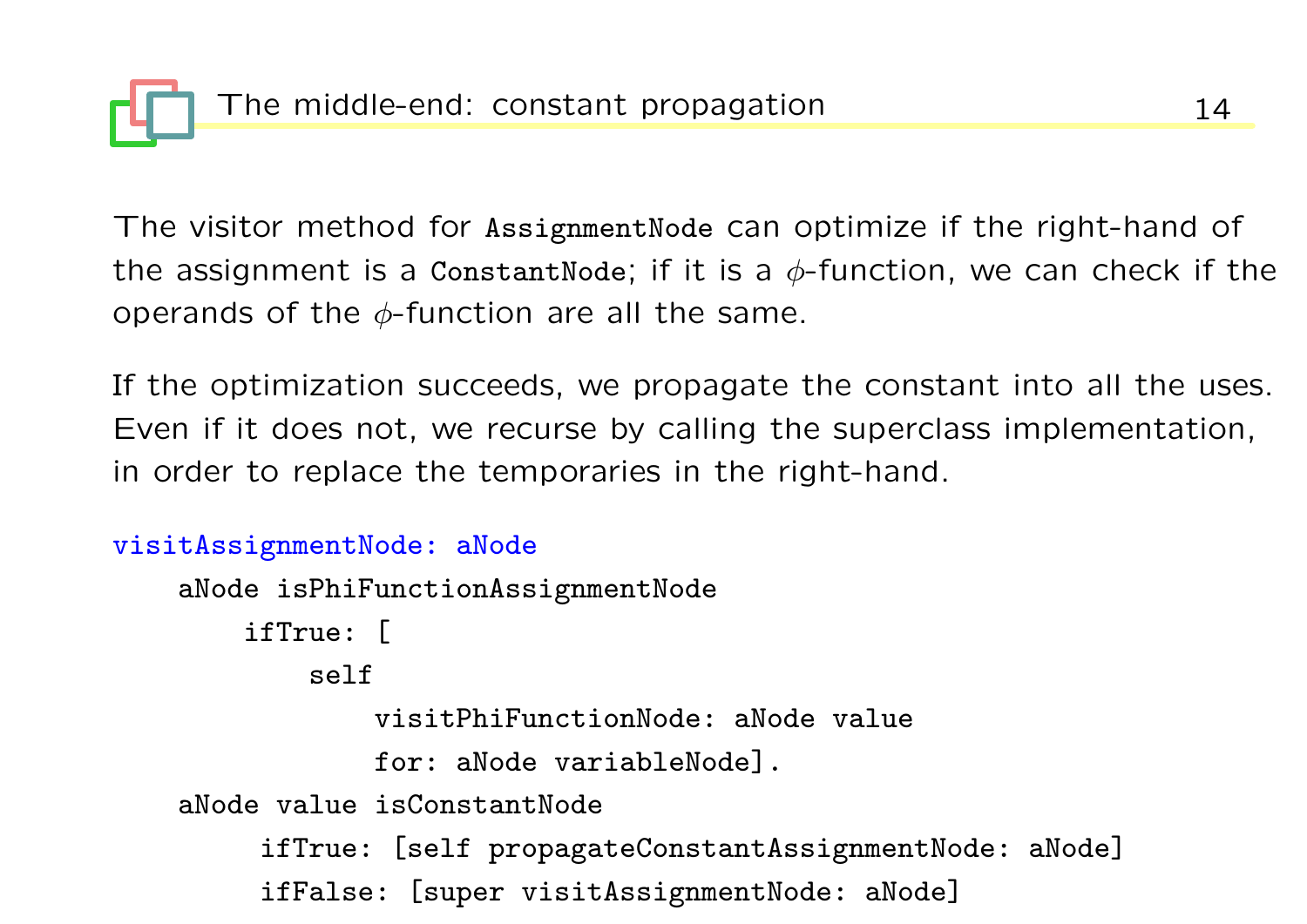

This method propagates the constant into all its uses.

```
propagateConstantAssignmentNode: aNode
```

```
knownConstants at: aNode variableNode put: aNode value.
aNode uses copy do:
     [:each |
     | statement |
     statement := each statement.
     statement isNil ifFalse: [self visitNode: statement]]
```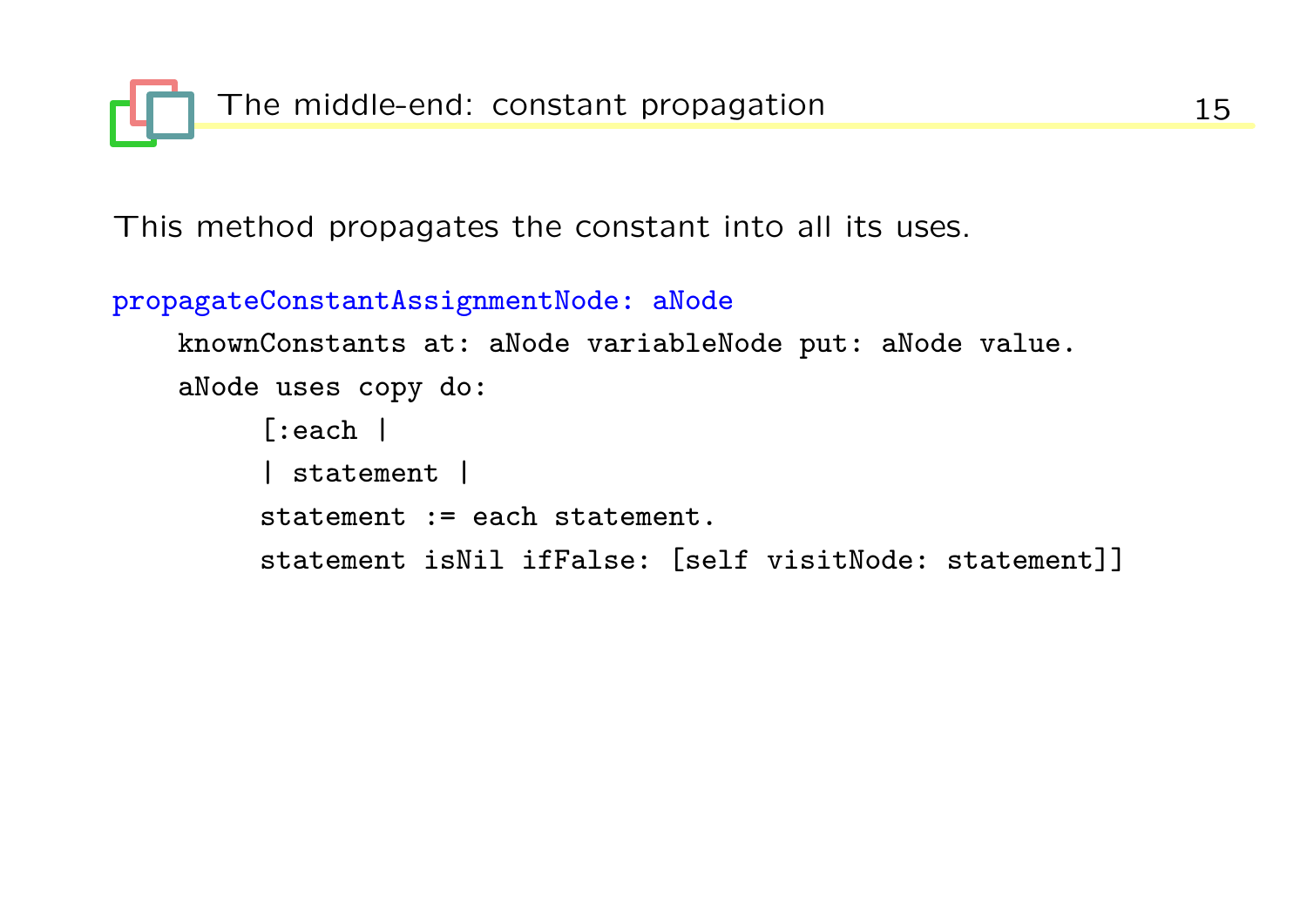

If the right-hand of the assignment is a  $\phi$ -function, this method is invoked, which checks if the operands of the  $\phi$ -function are all the same.

```
visitPhiFunctionNode: aNode for: aVariableNode
    | value seed constant |
    value := seed := Object new.
    constant := aNode inputs allSatisfy: [ :each || thisValue |
        thisValue := knownConstants at: each ifAbsent: \lceil \text{`self } \rceil.
        value == seedifTrue: [ value := thisValue. true ]
            ifFalse: [ value = thisValue ]].
    constant ifTrue: [
```

```
knownConstants at: aVariableNode put: value.
aNode replaceWith: value ]
```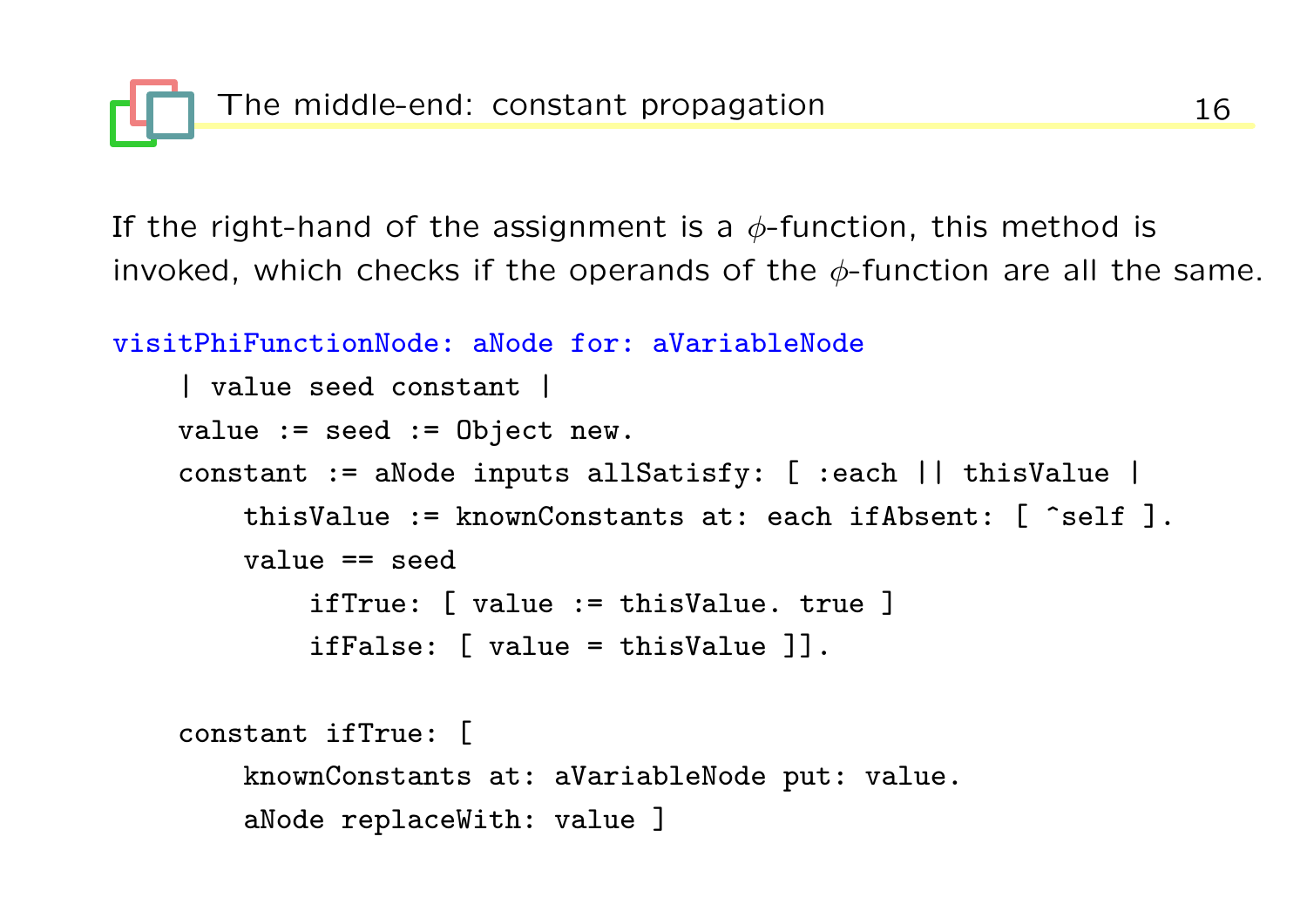The last method in the constant propagation pass prevents recursion into  $\phi$ -function nodes, because we do not want TempNodes to be replaced there too.

### visitPhiFunctionNode: aNode

"Do nothing, we process phi functions from visitAssignmentNode:"

The pass is made of only four methods!